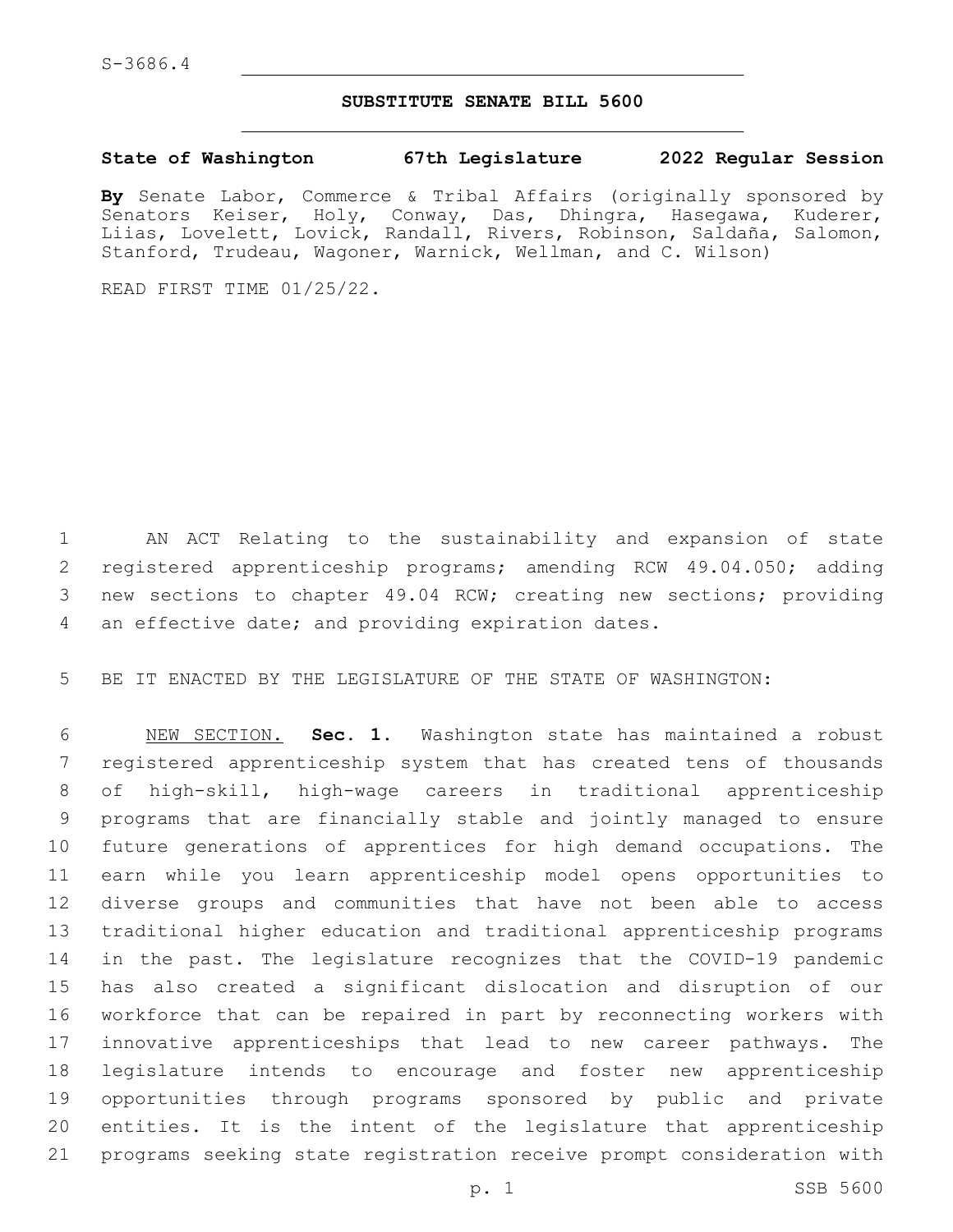minimum delay. To achieve the goals of rebuilding a robust postpandemic workforce and undertaking active efforts to provide equity, diversity, and inclusion in apprenticeship programs will take 4 sustained effort and support.

 NEW SECTION. **Sec. 2.** A new section is added to chapter 49.04 6 RCW to read as follows:

 (1) For any existing active registered apprenticeship programs, or when a new program gains approval, the apprenticeship council must establish an economic or industry sector-based platform.

 (2) The economic or industry sector-based platforms may be in the following areas: Building trades, manufacturing and engineering, health care and behavioral health, education and early learning, information and communications technology, biotechnology and life sciences, hospitality, and maritime. All platforms established under 15 this section must:

 (a) Promote collaboration within their economic or industry 17 sector;

 (b) Periodically review the required classroom and on-the-job training standards for apprenticeship programs within their economic 20 or industry sector; and

 (c) Collaborate with any relevant centers of excellence in RCW 22 28B.50.902.

 (3) The department of labor and industries must assign an 24 industry liaison to support each platform.

 (4) The platform must report at least annually to the apprenticeship council on the following within their economic or 27 industry sector:

(a) Participation in existing approved apprenticeship programs;

(b) Progress in developing new apprenticeship programs; and

 (c) Any review of required classroom and on-the-job training 31 standards.

 (5) The department must consult with the United States department of labor about opportunities for Washington state employers to participate in apprenticeship programs, and to pursue federal grants on behalf of state registered apprentices and apprenticeships 36 programs.

 NEW SECTION. **Sec. 3.** A new section is added to chapter 49.04 38 RCW to read as follows: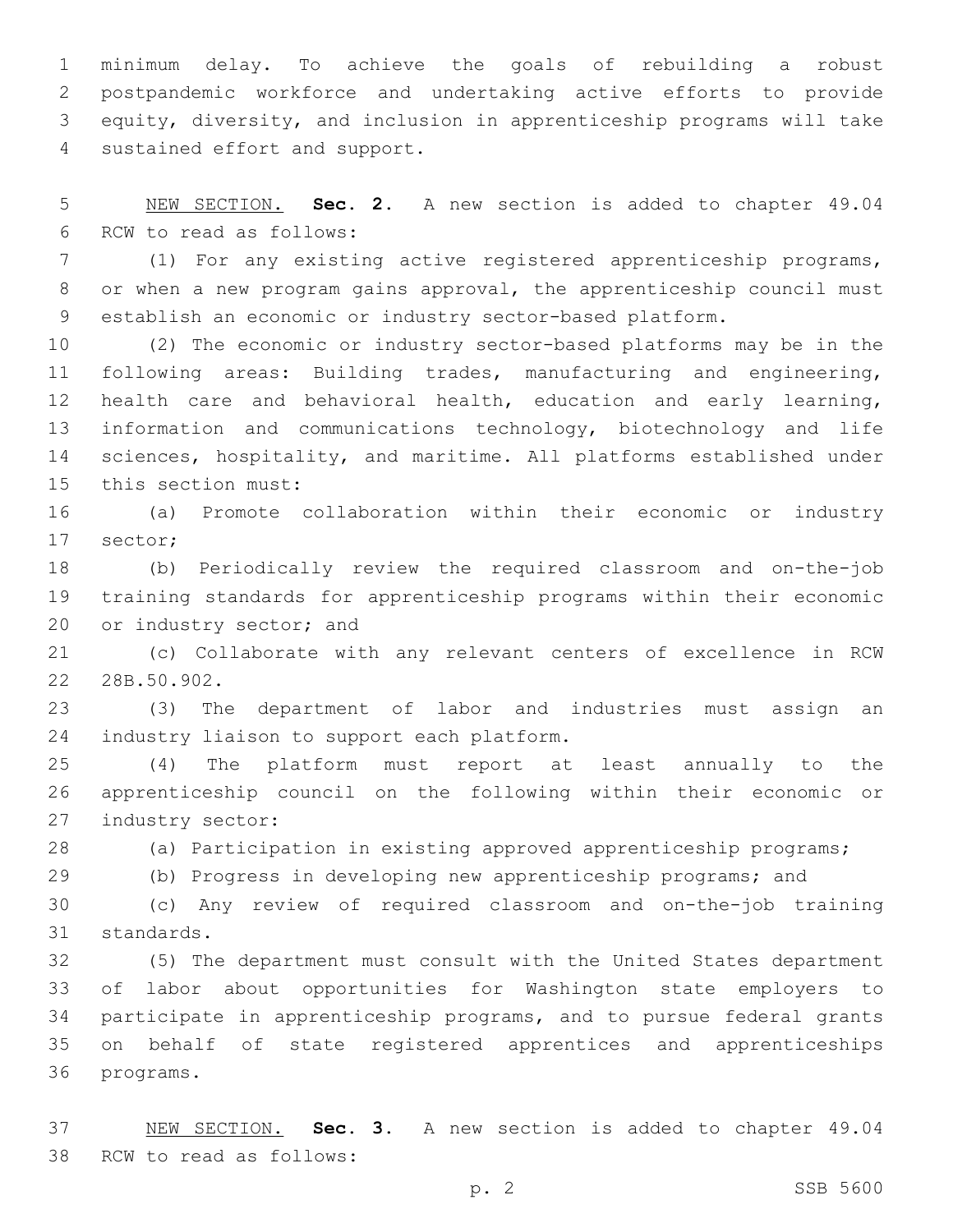The governor shall establish a committee of state agency human resources managers to undertake the development of appropriate apprenticeship programs for state agencies. The committee will involve the exclusive collective bargaining representatives as potential apprenticeship pathways are considered and developed. The current registered apprenticeship program for industrial insurance at the department of labor and industries shall be consulted as a model 8 for other agencies.

 **Sec. 4.** RCW 49.04.050 and 2011 c 308 s 4 are each amended to 10 read as follows:

 (1) To be eligible for registration, apprenticeship program standards must conform to the rules adopted under this chapter.

 (2) The apprenticeship council must require new apprenticeship programs seeking approval to provide an assessment for future sustainability of the program.

16 (3) When evaluating applications for new apprenticeship programs, 17 the apprenticeship council must consider whether graduating apprentices will move toward a living wage, the availability of a 19 career ladder to graduating apprentices, or the existence of other nonwage benefits as factors in the approval process.

 NEW SECTION. **Sec. 5.** A new section is added to chapter 49.04 22 RCW to read as follows:

 (1) A grant program for technology and remote learning infrastructure modernization of state registered apprenticeships is 25 established.

 (2) The department of labor and industries must manage and oversee the grant program and may establish application procedures and criteria for the receipt of grants. The department of labor and industries must require grant applications to include a plan to sustain the technology and remote learning infrastructure over time.

 (3) Subject to the availability of funds appropriated for this specific purpose, the department of labor and industries may award one-time grants to state registered apprenticeship programs for modernizing technology and remote learning infrastructure.

 (4) No funds from the accident fund established in RCW 51.44.010 or the medical aid fund established in RCW 51.44.020 may be used in funding the grant program established under this section.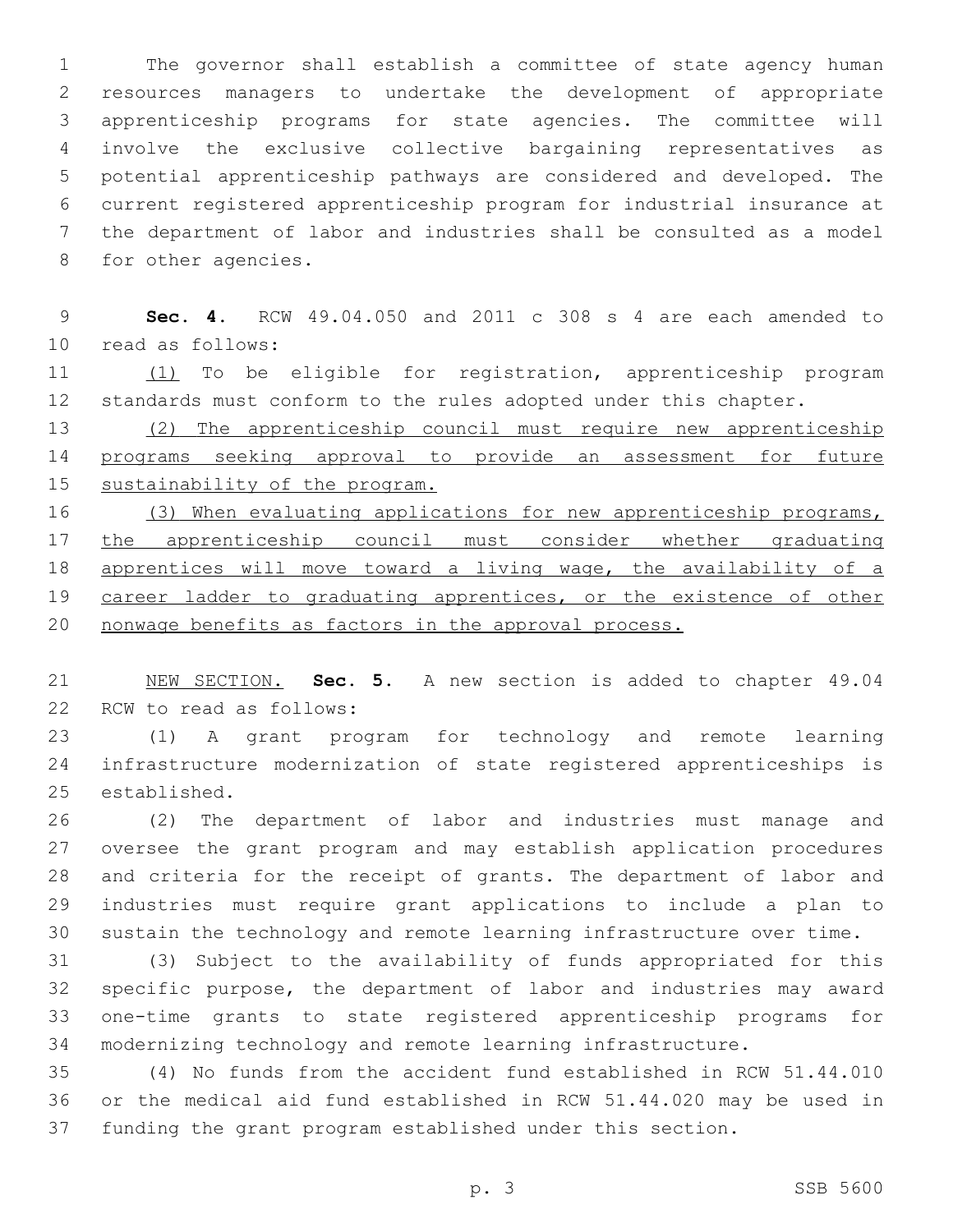NEW SECTION. **Sec. 6.** A new section is added to chapter 49.04 2 RCW to read as follows:

 (1) A grant program for wrap-around support services to mitigate barriers to beginning or participating in state registered apprenticeship programs is established. Support services shall include provisions for child care, health care, transportation to job sites, and other support services necessary to mitigate barriers to beginning or participating in state registered apprenticeship 9 programs.

 (2) The department of labor and industries must manage and oversee the grant program and may establish application procedures 12 and criteria for the receipt of grants.

 (3) Subject to the availability of funds appropriated for this specific purpose, the department of labor and industries may award grants to nonprofit organizations and state registered apprenticeship training committees that support individuals currently in, or seeking to enter, state registered apprenticeship programs or apprenticeship council recognized apprenticeship preparation programs by providing, or connecting apprentices to, wrap-around services, including child care, professional clothing, required tools, or transportation.

 (4) No funds from the accident fund established in RCW 51.44.010 or the medical aid fund established in RCW 51.44.020 may be used in funding the grant program established under this section.

 NEW SECTION. **Sec. 7.** A new section is added to chapter 49.04 25 RCW to read as follows:

 (1) A grant program for updating equipment in state registered 27 apprenticeship programs is established.

 (2) The department of labor and industries must manage and oversee the grant program and may establish application procedures 30 and criteria for the receipt of grants.

 (3) Subject to the availability of funds appropriated for this specific purpose, the department of labor and industries may award grants to state registered apprenticeship programs to upgrade 34 equipment necessary for the program.

 (4) No funds from the accident fund established in RCW 51.44.010 or the medical aid fund established in RCW 51.44.020 may be used in funding the grant program established under this section.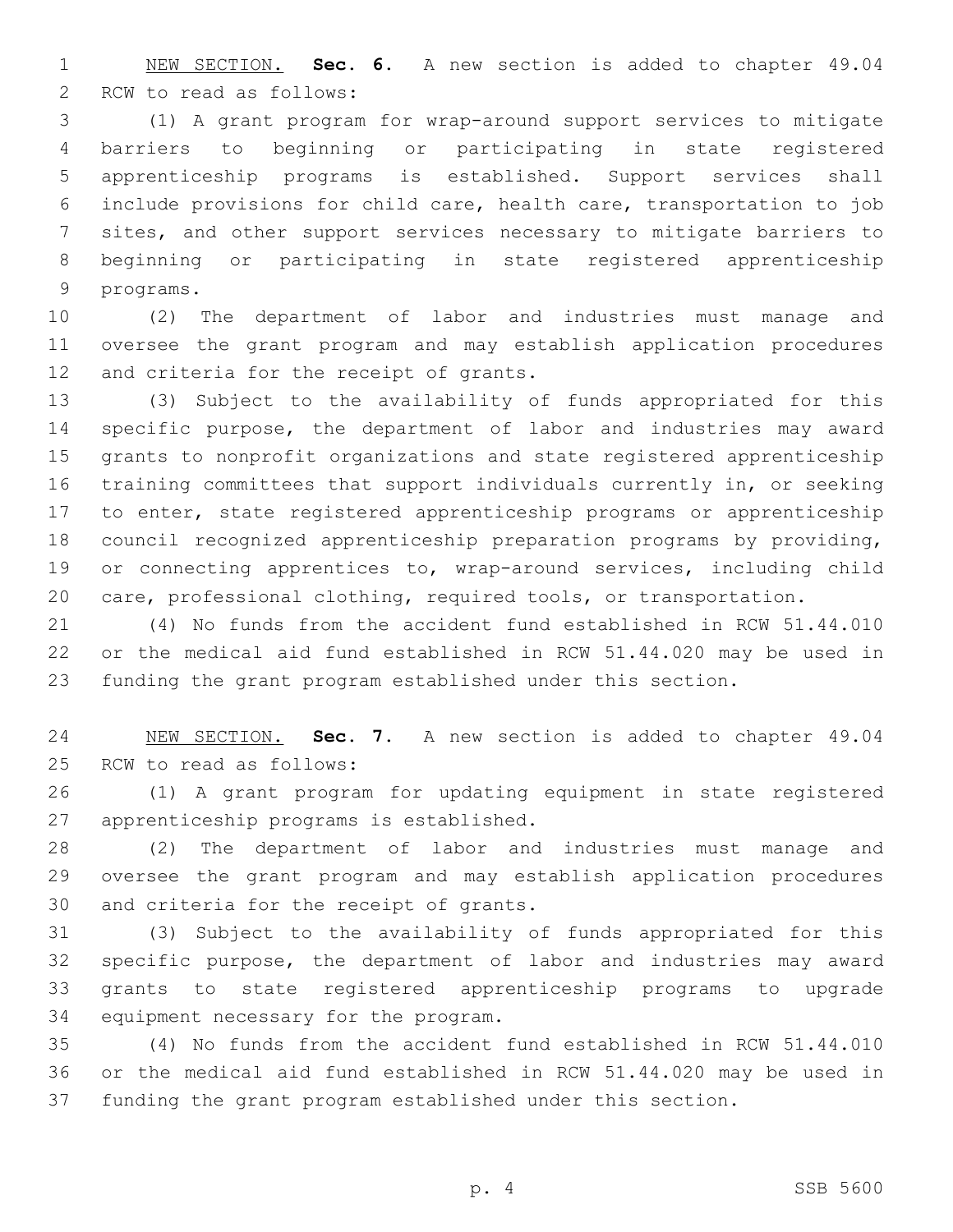NEW SECTION. **Sec. 8.** A new section is added to chapter 49.04 2 RCW to read as follows:

 (1) Subject to the availability of funds appropriated for this specific purpose, the department of labor and industries must provide vouchers to cover the cost of driver's education courses for minors enrolled in a state registered apprenticeship program.

 (2) The department of labor and industries may establish application and award procedures for implementing this section.

 (3) No funds from the accident fund established in RCW 51.44.010 or the medical aid fund established in RCW 51.44.020 may be used in funding the voucher program established under this section.

 NEW SECTION. **Sec. 9.** A new section is added to chapter 49.04 13 RCW to read as follows:

 (1) The department of labor and industries must conduct an apprentice retention study of state registered apprentices. The study must collect data from apprentices that are six months into their apprenticeships on the barriers and challenges new apprentices encounter that may prevent them from continuing their 19 apprenticeships.

 (2) The department of labor and industries must aggregate the data collected in subsection (1) of this section by trade and post the data on a dashboard on its public website annually.

 (3) The department of labor and industries must use the data collected under this section to work with apprenticeship coordinators to implement an early alert response system to connect apprentices 26 with needed support and wrap-around services.

 (4) By December 1, 2026, and in compliance with RCW 43.01.036, the department of labor and industries must submit a report to the legislature on its key findings on the barriers and challenges in 30 retaining apprentices and its recommendations.

31 (5) This section expires December 31, 2027.

 NEW SECTION. **Sec. 10.** (1) The department of labor and industries must develop a list of options for incentivizing apprenticeship utilization in the private sector, especially in nontraditional industries or smaller employers that have lower apprenticeship utilization rates.

 (2) By September 30, 2023, and in compliance with RCW 43.01.036, the department of labor and industries must submit a report to the